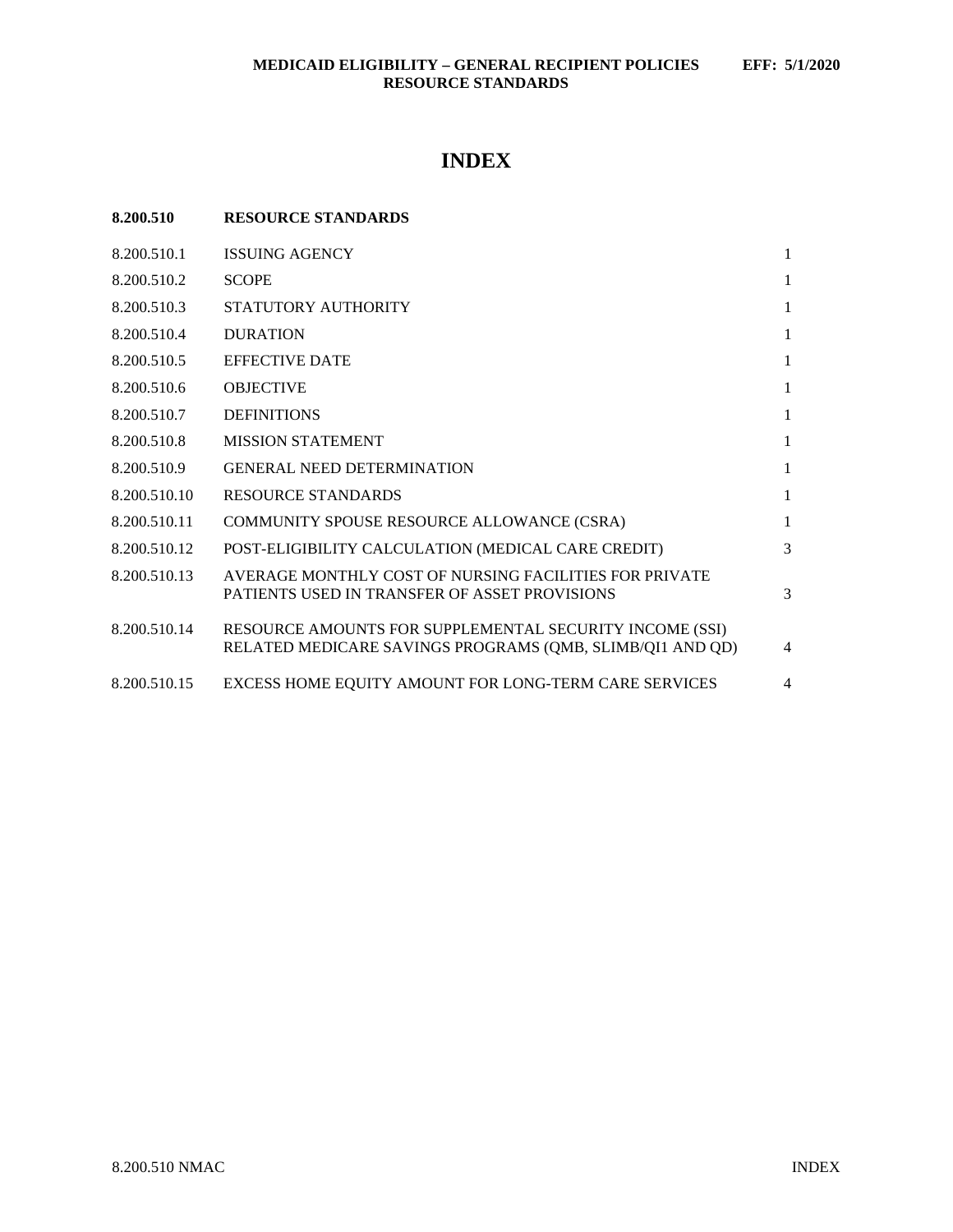### **TITLE 8 SOCIAL SERVICES CHAPTER 200 MEDICAID ELIGIBILITY - GENERAL RECIPIENT POLICIES PART 510 RESOURCE STANDARDS**

<span id="page-1-0"></span>**8.200.510.1 ISSUING AGENCY:** New Mexico Human Services Department (HSD). [8.200.510.1 NMAC - Rp, 8.200.510.1 NMAC, 7/1/2015]

<span id="page-1-1"></span>**8.200.510.2 SCOPE:** The rule applies to the general public. [8.200.510.2 NMAC - Rp, 8.200.510.2 NMAC, 7/1/2015]

<span id="page-1-2"></span>**8.200.510.3 STATUTORY AUTHORITY:** The New Mexico medicaid program and other health care programs are administered pursuant to regulations promulgated by the federal department of health and human services under Title XIX of the Social Security Act as amended or by state statute. See Section 27-1-12 et seq. NMSA 1978.

[8.200.510.3 NMAC - Rp, 8.200.510.3 NMAC, 7/1/2015]

<span id="page-1-3"></span>**8.200.510.4 DURATION:** Permanent. [8.200.510.4 NMAC - Rp, 8.200.510.4 NMAC, 7/1/2015]

<span id="page-1-4"></span>**8.200.510.5 EFFECTIVE DATE:** July 1, 2015, unless a later date is cited at the end of a section. [8.200.510.5 NMAC - Rp, 8.200.510.5 NMAC, 7/1/2015]

<span id="page-1-5"></span>**8.200.510.6 OBJECTIVE:** The objective of this rule is to provide specific instructions when determining eligibility for the medicaid program and other health care programs. Generally, applicable eligibility rules are detailed in the medical assistance division (MAD) eligibility policy manual, specifically 8.200.400 NMAC, *General Medicaid Eligibility*. Processes for establishing and maintaining MAD eligibility are detailed in the income support division (ISD) general provisions 8.100 NMAC, *General Provisions for Public Assistance Programs*. [8.200.510.6 NMAC - Rp, 8.200.510.6 NMAC, 7/1/2015]

# <span id="page-1-6"></span>**8.200.510.7 DEFINITIONS: [RESERVED]**

<span id="page-1-7"></span>**8.200.510.8 MISSION STATEMENT:** To transform lives. Working with our partners, we design and deliver innovative, high quality health and human services that improve the security and promote independence for New Mexicans in their communities.

[8.200.510.8 NMAC - Rp, 8.200.510.8 NMAC, 7/1/2015; A/E, 3/1/2017; A/E. 1/16/2020; A, 5/1/2020]

<span id="page-1-8"></span>**8.200.510.9 GENERAL NEED DETERMINATION:** To be eligible for medical assistance division (MAD) benefits, an applicant or recipient must meet specific resource and income standards based on eligibility category. [8.200.510.9 NMAC - Rp, 8.200.510.9 NMAC, 7/1/2015]

<span id="page-1-9"></span>**8.200.510.10 RESOURCE STANDARDS:** For specific information on liquid, non-liquid and countable resources, resource exclusions, deemed resources, resource transfers or trusts see specific medical assistance programs (MAP) eligibility categories. Standards for community spouse resource allowance, medical care credit calculations and average cost for nursing facility care are included in this section. [8.200.510.10 NMAC - Rp, 8.200.510.10 NMAC, 7/1/2015]

<span id="page-1-10"></span>**8.200.510.11 COMMUNITY SPOUSE RESOURCE ALLOWANCE (CSRA):** The CSRA standard varies based on when the applicant or recipient become institutionalized for a continuous period. The CSRA remains constant even if it was calculated prior to submission of a formal MAP application. If institutionalization began:

**A.** Between September 30, 1989 and December 31, 1989, the state maximum CSRA is \$30,000 and the federal maximum CRSA is \$60,000.

**B.** On or after January 1, 1990, the state minimum is \$31,290 and the federal maximum CSRA is  $$62,580.$  C.

**C.** On or after January 1, 1991, the state minimum is \$31,290 and the federal maximum CSRA is \$66,480.

**D.** On or before January 1, 1992, the state minimum is \$31,290 and the federal maximum CSRA is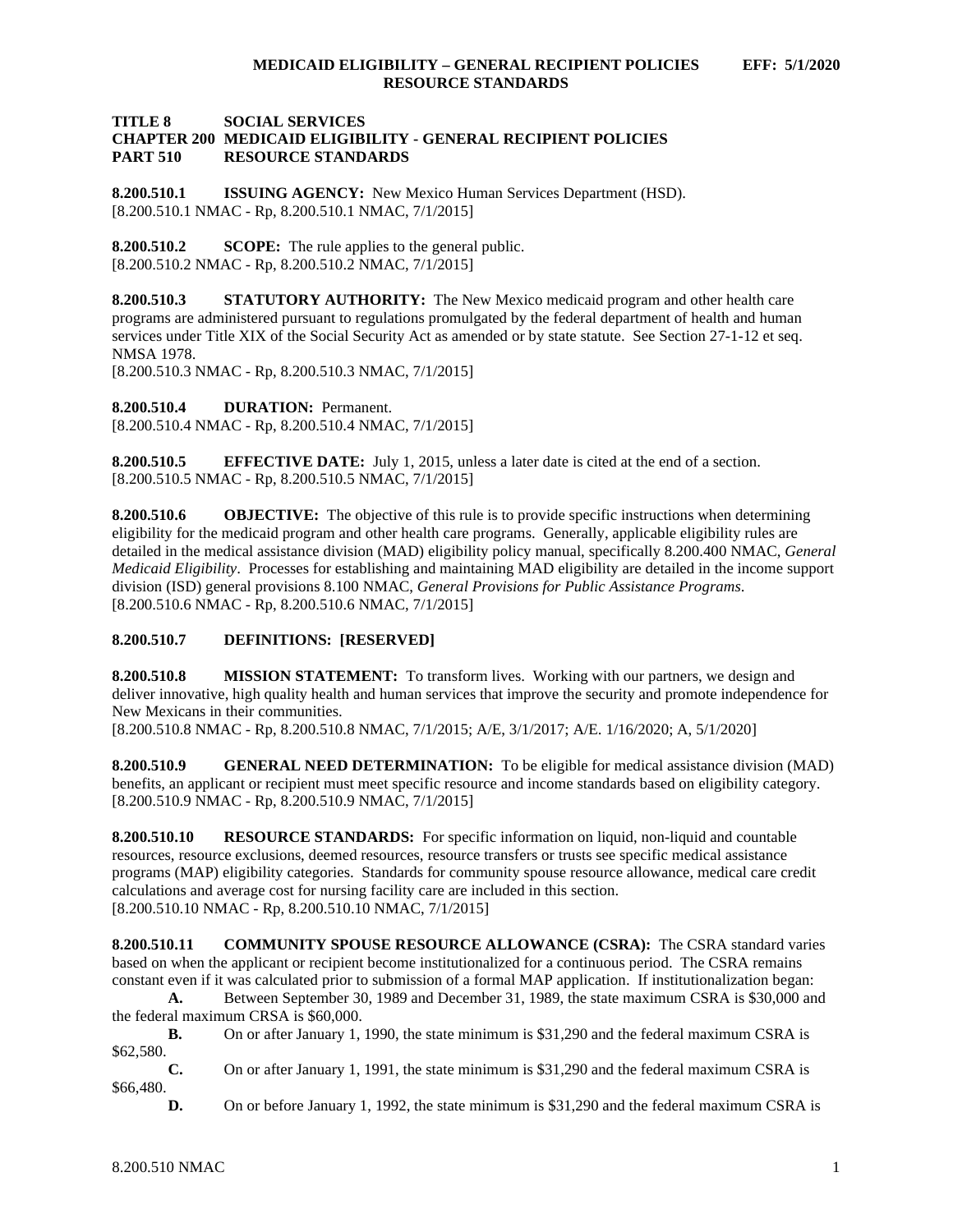# **MEDICAID ELIGIBILITY – GENERAL RECIPIENT POLICIES EFF: 5/1/2020 RESOURCE STANDARDS**

| \$68,700.                |                                                                                                          |
|--------------------------|----------------------------------------------------------------------------------------------------------|
| Е.                       | On or after January 1, 1993, the state minimum is \$31,290 and the federal maximum CSRA is               |
| \$70,740.<br>F.          | On or after January 1, 1994, the state minimum is \$31,290 and the federal maximum CSRA is               |
| \$72,660.                |                                                                                                          |
| G.<br>\$74,820.          | On or after January 1, 1995, the state minimum is \$31,290 and the federal maximum CSRA is               |
| Η.<br>\$76,740.          | On or after January 1, 1996, the state minimum is \$31,290 and the federal maximum CSRA is               |
| I.                       | On or after January 1, 1997, the state minimum is \$31,290 and the federal maximum CSRA is               |
| \$79,020.<br>J.          | On or after January 1, 1998, the state minimum is \$31,290 and the federal maximum CSRA is               |
| \$80,760.<br>К.          | On or after January 1, 1999, the state minimum is \$31,290 and the federal maximum CSRA is               |
| \$81,960.<br>L.          | On or after January 1, 2000, the state minimum is \$31,290 and the federal maximum CSRA is               |
| \$84,120.<br>М.          | On or after January 1, 2001, the state minimum is \$31,290 and the federal maximum CSRA is               |
| \$87,000.                |                                                                                                          |
| N.<br>\$89,280.          | On or after January 1, 2002, the state minimum is \$31,290 and the federal maximum CSRA is               |
| <b>O.</b><br>\$90,660.   | On or after January 1, 2003, the state minimum is \$31,290 and the federal maximum CSRA is               |
| Р.<br>\$92,760.          | On or after January 1, 2004, the state minimum is \$31,290 and the federal maximum CSRA is               |
| Q.<br>\$95,100.          | On or after January 1, 2005, the state minimum is \$31,290 and the federal maximum CSRA is               |
| R.                       | On or after January 1, 2006, the state minimum is \$31,290 and the federal maximum CSRA is               |
| \$99,540.<br>S.          | On or after January 1, 2007, the state minimum is \$31,290 and the federal maximum CSRA is               |
| \$101,640.<br>т.         | On or after January 1, 2008, the state minimum is \$31,290 and the federal maximum CSRA is               |
| \$104,400.<br>U.         | On or after January 1, 2009, the state minimum is \$31,290 and the federal maximum CSRA is               |
| \$109,560.               |                                                                                                          |
| V.<br>remains \$109,560. | On or after January 1, 2010, the state minimum is \$31,290 and the federal maximum CSRA                  |
| W.                       | On or after January 1, 2011, the state minimum is \$31,290 and the federal maximum CSRA                  |
| remains \$109,560.<br>Х. | On or after January 1, 2012, the state minimum is \$31,290 and the federal maximum CSRA is               |
| \$113,640.               |                                                                                                          |
| Υ.<br>\$115,920.         | On or after January 1, 2013, the state minimum is \$31,290 and the federal maximum CSRA is               |
| Z.<br>\$117,240.         | On or after January 1, 2014, the state minimum is \$31,290 and the federal maximum CSRA is               |
| AA.<br>\$119,220.        | On or after January 1, 2015, the state minimum is \$31,290 and the federal maximum CSRA is               |
| BB.                      | On or after January 1, 2016, the state minimum is \$31,290 and the federal maximum CSRA is               |
| \$119,220.<br>CC.        | On or after January 1, 2017, the state minimum is \$31,290 and the federal maximum CSRA is               |
| \$120,900.<br>DD.        | On or after January 1, 2018, the state minimum is \$31,290 and the federal maximum CSRA is               |
| \$123,600.<br>EE.        | On or after January 1, 2019, the state minimum is \$31,290 and the federal maximum CSRA is               |
| \$126,420.               |                                                                                                          |
|                          | [8.200.510.11 NMAC - Rp, 8.200.510.11 NMAC, 7/1/2015; A/E, 1/1/2016; A/E, 3/1/2017; A/E, 8/30/2018; A/E, |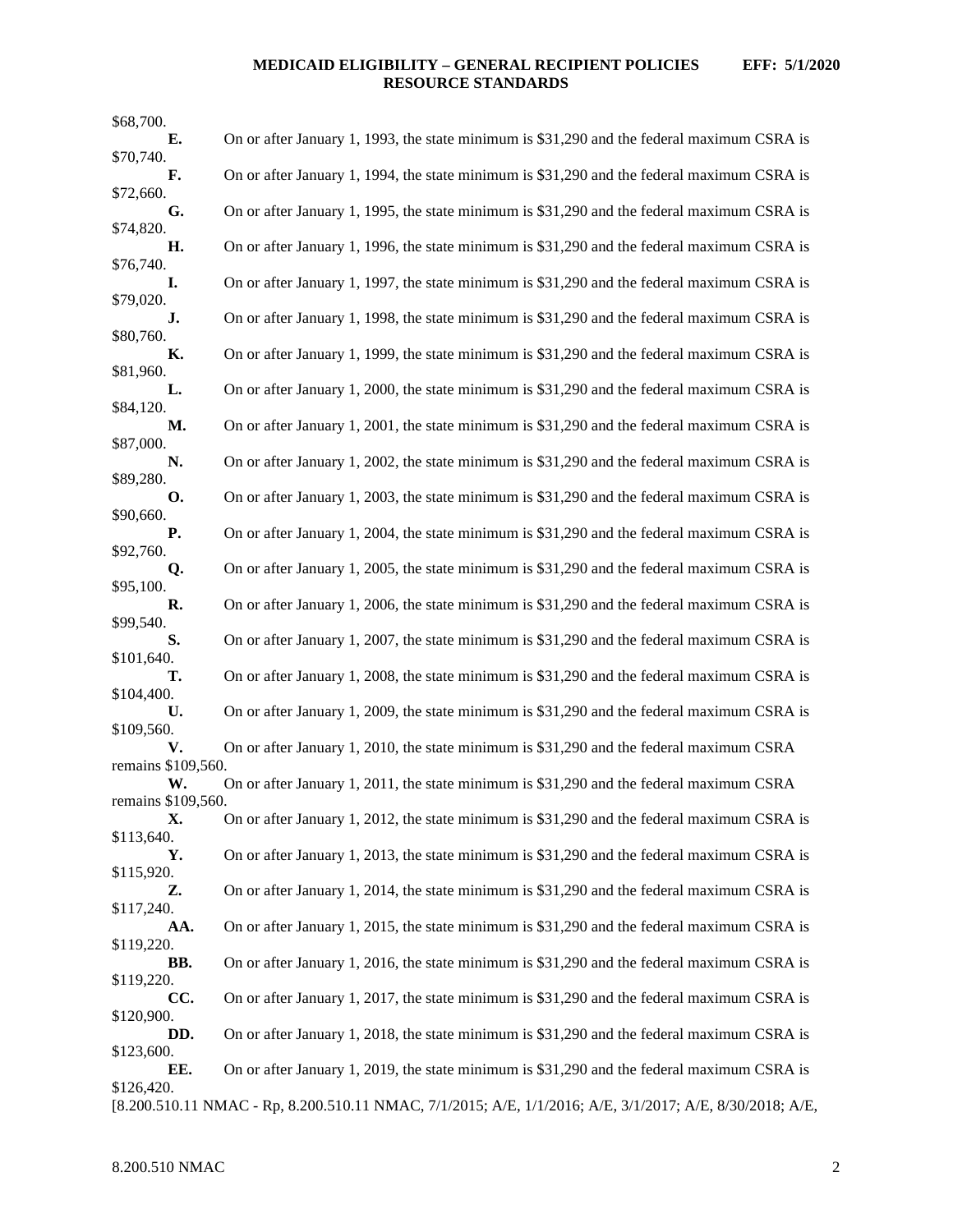#### 4/11/2019; A, 7/30/2019]

<span id="page-3-0"></span>**8.200.510.12 POST-ELIGIBILITY CALCULATION (MEDICAL CARE CREDIT):** Apply applicable deductions in the order listed below when determining the medical care credit for an institutionalized spouse. **DEDUCTION AMOUNT A.** Personal needs allowance for institutionalized spouse: July 1, 2019  $$74$ **B.** Minimum monthly maintenance needs allowance (MMMNA): July 1, 2019  $\frac{$2,114}{ }$ **C.** The community spouse monthly income allowance (CSMIA) is calculated by subtracting the

community spouse's gross income from the MMMNA: **(1)** If allowable shelter expenses of the community spouse exceeds the minimum allowance then deduct an excess shelter allowance from community spouse's income that includes: expenses for rent; mortgage (including interest and principal); taxes and insurance; any maintenance charge for a condominium or cooperative; and an amount for utilities (if not part of maintenance charge above); use the standard utility allowance (SUA) deduction used in the food stamp program for the utility allowance.  $J_{\text{ulv}}$  1, 2019

|     |                                                      | $J^{\text{U}}$ is $\sim$ | wuji    |
|-----|------------------------------------------------------|--------------------------|---------|
| (2) | Excess shelter allowance may not exceed the maximum: |                          |         |
|     | (a)                                                  | July 1, 2019             | \$1,047 |
|     | (b)                                                  | July 1, 2018             | \$1,032 |
|     | $\left( \mathbf{c} \right)$                          | Jan. 1, 2018             | \$1,060 |
|     | (d)                                                  | July 1, 2017             | \$993   |
|     |                                                      |                          |         |

**D.** Any extra maintenance allowance ordered by a court of jurisdiction or a state administrative hearing officer.

**E.** Dependent family member income allowance (if applicable) calculated as follows: 1/3 X MMMNA - dependent member's income).

**F.** Non-covered medical expenses.

**G.** The maximum total of the community spouse monthly income allowance and excess shelter deduction may not exceed \$3,161.

[8.200.510.12 NMAC - Rp, 8.200.510.12 NMAC, 7/1/2015; A/E, 3/1/2017; A/E. 8/30/2018; A/E, 4/11/2019; A, 7/30/2019; A/E, 1/16/2020; A, 5/1/2020]

#### <span id="page-3-1"></span>**8.200.510.13 AVERAGE MONTHLY COST OF NURSING FACILITIES FOR PRIVATE PATIENTS USED IN TRANSFER OF ASSET PROVISIONS:** Costs of care are based on the date of application registration.<br>DATE AVERAGE COST PER MONTH **DATE AVERAGE COST PER MONTH**

|                |                                         | 11 J PAVA VID COD 1 |
|----------------|-----------------------------------------|---------------------|
| A.             | July 1, 1988 - Dec. 31, 1989            | $$1,726$ per month  |
| В.             | Jan. 1, 1990 - Dec. 31, 1991            | \$2,004 per month   |
| $\mathbf{C}$ . | Jan. 1, 1992 - Dec. 31, 1992            | $$2,217$ per month  |
| D.             | Effective July 1, 1993, for application | \$2,377 per month   |
|                | register on or after Jan. 1, 1993       |                     |
| Е.             | Jan. 1, 1994 - Dec. 31, 1994            | $$2,513$ per month  |
| F.             | Jan. 1, 1995 - Dec. 31, 1995            | \$2,592 per month   |
| G.             | Jan. 1, 1996 - Dec. 31, 1996            | $$2,738$ per month  |
| Н.             | Jan. 1, 1997 - Dec. 31, 1997            | \$2,889 per month   |
| Ι.             | Jan. 1, 1998 - Dec 31, 1998             | $$3,119$ per month  |
| J.             | Jan. 1, 1999 - Dec. 31, 1999            | $$3,429$ per month  |
| К.             | Jan. 1, 2000 - Dec. 31, 2000            | $$3,494$ per month  |
| L.             | Jan. 1, 2001 - Dec. 31, 2001            | \$3,550 per month   |
| М.             | Jan. 1, 2002 - Dec. 31, 2002            | \$3,643 per month   |
| N.             | Jan. 1, 2003 - Dec. 31, 2003            | \$4,188 per month   |
| 0.             | Jan. 1, 2004 - Dec. 31, 2004            | $$3,899$ per month  |
| <b>P.</b>      | Jan. 1, 2005 - Dec. 31, 2005            | $$4,277$ per month  |
| Q.             | Jan. 1, 2006 - Dec. 31, 2006            | \$4,541 per month   |
| R.             | Jan. 1, 2007 - Dec. 31, 2007            | \$4,551 per month   |
| S.             | Jan. 1, 2008 - Dec. 31, 2008            | \$4,821 per month   |
| Т.             | Jan. 1, 2009 - Dec. 31, 2009            | \$5,037 per month   |
|                |                                         |                     |